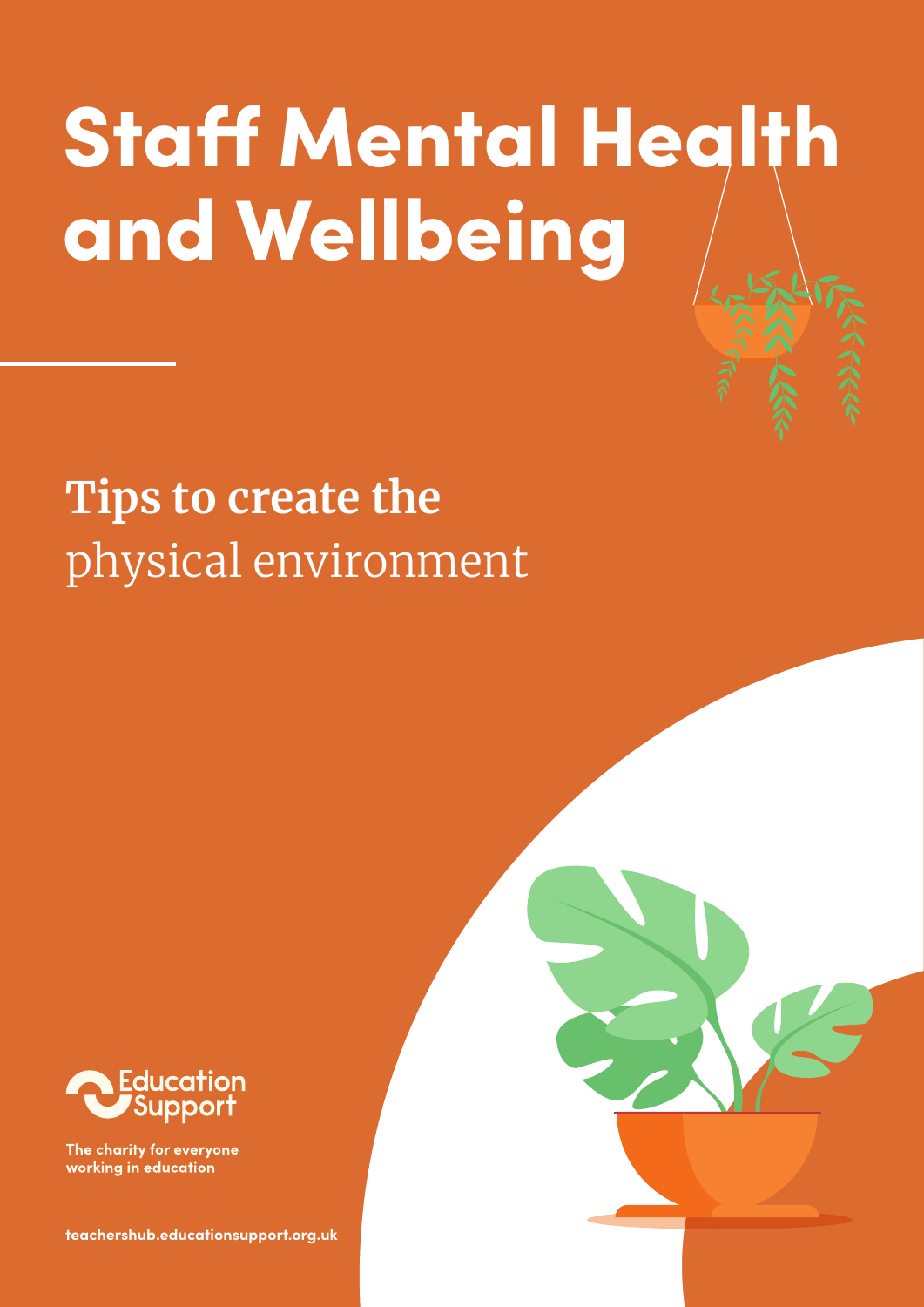

# **Bringing** the outdoors indoors

### **Invest in some plants**

Natural elements such as plants can help connect school staff with the outside world and create a calmer workplace environment. Colour psychology has shown that green is a mood-enhancing colour and is known to be a very effective stress-buster, so combining nature with the colour green is a win-win! Why not contact your local garden centre and see if they would be willing to donate some plants?



### **Create a photo board**

Schools boards are used for many things, so why not create a wellbeing board for staff to add pictures to of their favourite countries, beaches, parks and outdoor spaces? Some *[research](https://www.ncbi.nlm.nih.gov/pmc/articles/PMC4690962/)* suggests that just looking at images of nature is enough 'natural' stimulus to lower stress levels. This is a great way to bring the outdoors in!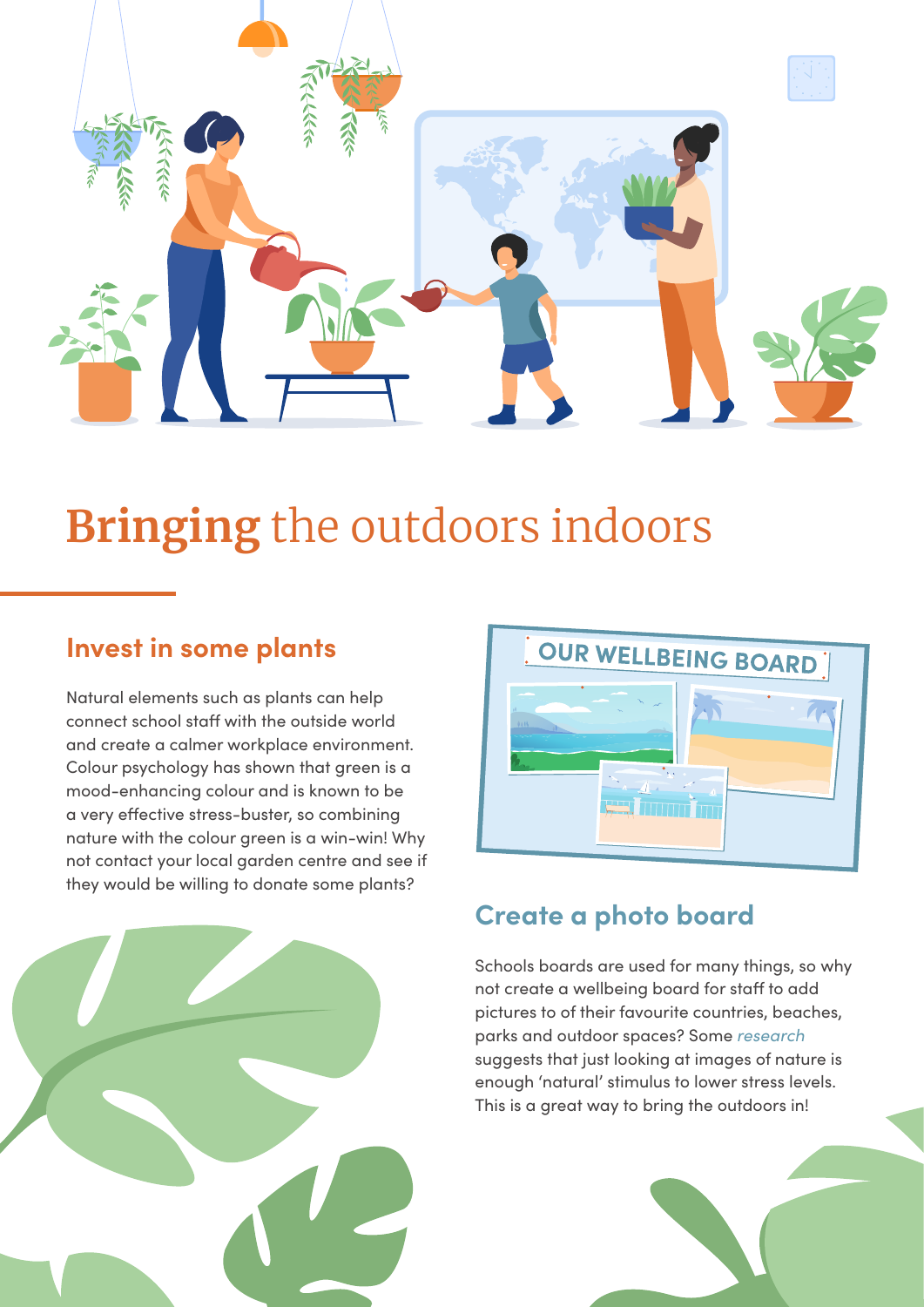#### **Let the fresh air flow**

The quality of air within a workplace can have a significant impact on the health of staff and in turn productivity. One simple way to let the fresh air flow is to encourage the opening of windows.

But it's not just a case of letting the air flow from outside, you should also think about how you reduce any pollutants within the school environment. This may include pollutants from:

- Boilers and generators
- Air conditioning systems
- Garden equipment
- Kitchens and canteens

**[The clean air for schools framework](https://www.transform-our-world.org/clean-air-for-schools-framework) [can help you think about how you](https://www.transform-our-world.org/clean-air-for-schools-framework)  [approach this and some of the things you](https://www.transform-our-world.org/clean-air-for-schools-framework)  [may want to consider, both in terms of the](https://www.transform-our-world.org/clean-air-for-schools-framework)  [internal environment but the wider impact](https://www.transform-our-world.org/clean-air-for-schools-framework)  [schools have on pollution levels.](https://www.transform-our-world.org/clean-air-for-schools-framework)** 



#### **Exposure to natural daylight**

Studies<sup>1</sup> of lighting in the workplace have consistently shown that sunlight has positive effects on workers' subjective well-being; and that employees prefer to work near windows or in workspaces with natural lighting.

Where possible staff should be exposed to natural daylight. Where this is not possible, staff should be given adequate opportunities to get outside and encouraged to do so. If your school building has little access to natural daylight, you should consider the following:

- Whether you are maximising the natural lighting you do have, for example move big, bulky furniture that blocks any sunlight.
- Taking into consideration the need for staff to get fresh air when allocating work and timetables.
- The possibility of adding skylights.
- Providing Seasonal Affective (SAD) Disorder lamps for any staff who are affected by this disorder, which usually starts in the autumn or winter and improves in the spring. SAD lamps produce very bright lights to recreate the morning sunlight that people miss during the winter months.

1. (Leather, Pyrgas, Beale & Lawrence, 1998; Oldham & Fried, 1987; Wang & Boubekri, 2009; Yildirim et al. 2007).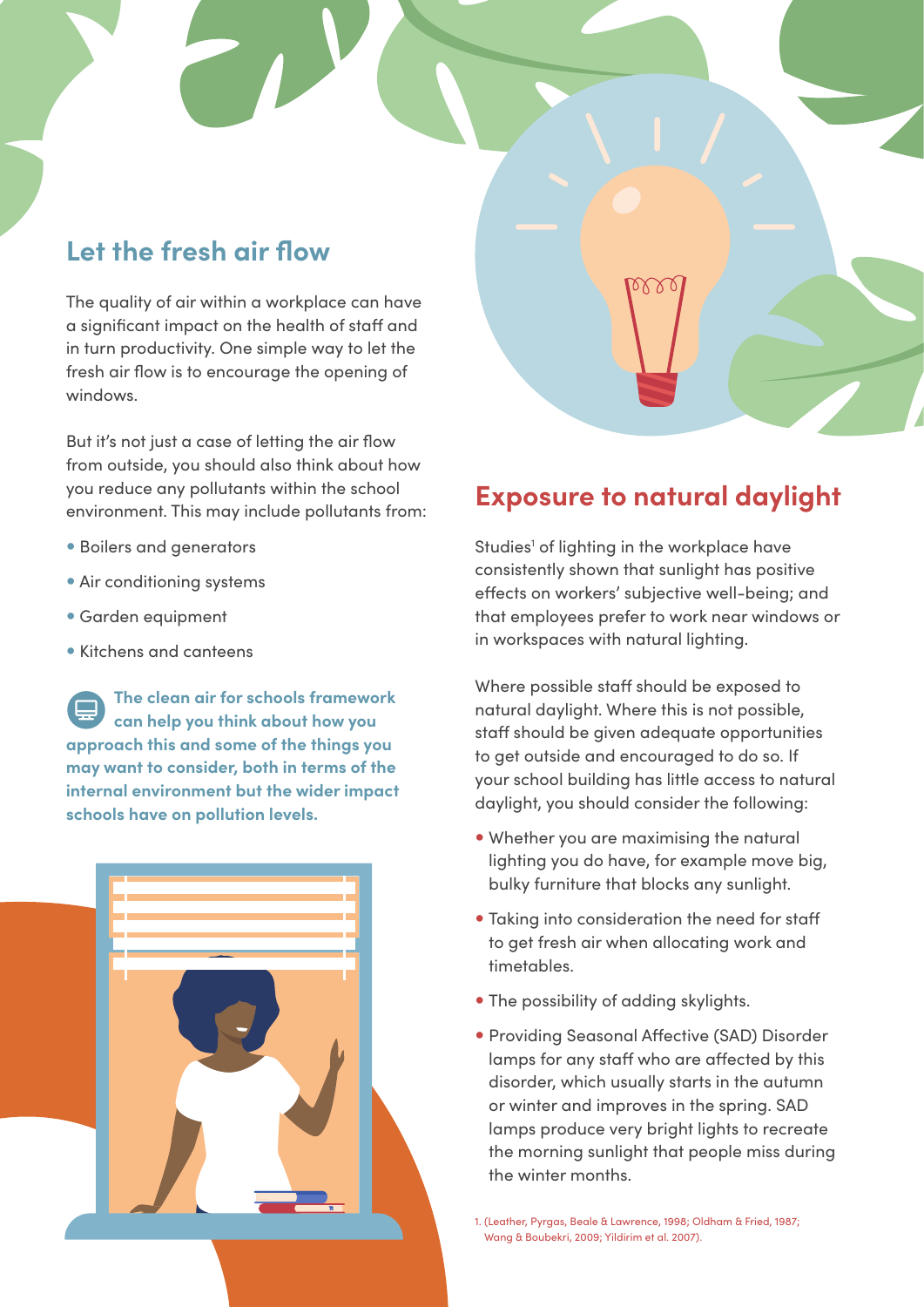# **Making the best of**  the inside environment

### **Space for creativity**

Creativity is another way in which we can create a happier school environment. Pupils are encouraged to be creative, but can we say the same for staff? It's important to think about the physical surroundings we're expecting staff to be 'creative' within. Here are five easy ways to create the physical space for creativity:

- When people become glued to a particular place, their perspective stays glued, too, so design space to allow for movement. Reduce the barriers to thinking creatively.
- Install a communal table or other gathering space to bring staff together.
- Provide space for projects clear space where staff can leave projects-in-progress without worrying about the mess.
- Take creative thinking outside. This is a win/ win, as we know nature boosts wellbeing so why not boost creativity as well?
- Or bring the outside in surround your creative spaces with greenery, plants and nature.

### **Colour**

Colour has the capacity to impact our mood, and have an influence on our mental and physical well-being. Research in neuroscience and psychology has shown the effect that colour has on our brains and our hormones, resulting in an effect on our mood, behaviour and our physiology. Therefore, the colours that we surround ourselves with on a daily basis can affect how we feel, and therefore the choice of colour in our schools is so important.

As already noted, colour psychology has shown that green is a mood-enhancing colour so getting as much green into your school can only be a good thing!

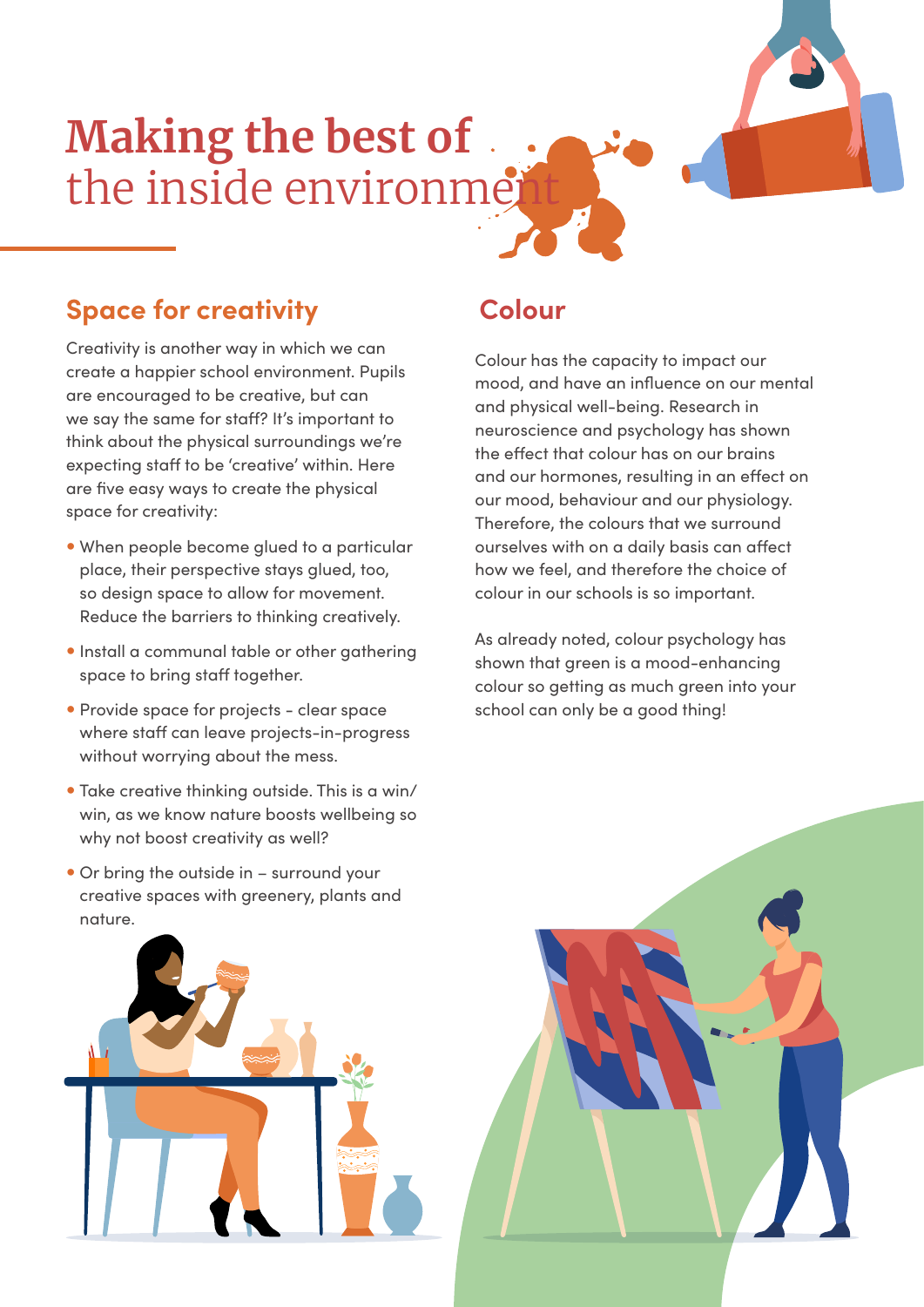

# **Lighting**

*[Research](https://www.sciencedirect.com/science/article/pii/S2212609016300140)* has shown that lighting at work can have significant effects on brain function and productivity. Poor lighting can cause headaches, eye strain, and tiredness which can all contribute to stress, and thereby anxiety and depression.

A *[report](https://www.cass.city.ac.uk/__data/assets/pdf_file/0004/363217/lighting-work-performance-cass.pdf)* by Professor Jo Silvester and Dr Efrosyni Konstantinou at the Centre for Performance at Work found that existing research documents good evidence of an association between lighting and work performance, mediated by employee well-being.

There are some simple, but important things, to consider:

- Controlling the glare from indoor lights as much as possible, especially on computer screens.
- Replacing flickering lights straight away.
- Layering different types of lighting in a workspace, such as ambient and task lighting.

# **A tidy workspace**

Some people do just fine in cluttered work environments. In fact, a messy desk can stoke creativity. But *[research](http://images.transcontinentalmedia.com/LAF/lacom/disorganized_environment.pdf)* has also shown that, for many of us, a disorganised space leads to a loss of emotional control. This means staff may struggle to maintain their attention—or to keep their stress or anxiety levels in check.

Within schools, the workspace is occupied by pupils as well as staff, so the likelihood of 'clutter' is much greater!



# **A dedicated quiet room**

Allocating a dedicated quiet room where staff can take some time out is important. They'll be times throughout the day, where staff members may need time to be alone to breath, re-set and refocus. They also might want to use this space to have a conversation with a colleague, especially if they are struggling and need some support.

School buildings are busy, often with many people occupying rooms at any one time, so creating an inviting space for people to talk should they need it is a good way of supporting staff mental health and wellbeing through the physical environment.

# **Providing the right equipment**

Giving staff access to the right equipment to carry out their roles, is a key component of creating a positive physical environment for staff to work in. If staff feel uncomfortable in their physical



space, this will not only impact on their physical health but on their mental health as well. The type of equipment you may include is:

- An adjustable workstation, including suitable desk and chair
- Filing cabinet, drawers and shelving
- A PC, and laptop, including anti-glare devices. By law, all employers must carry out a Display Screen Equipment Assessment
- Phones and mobile phones if needed
- Stationery and office supplies